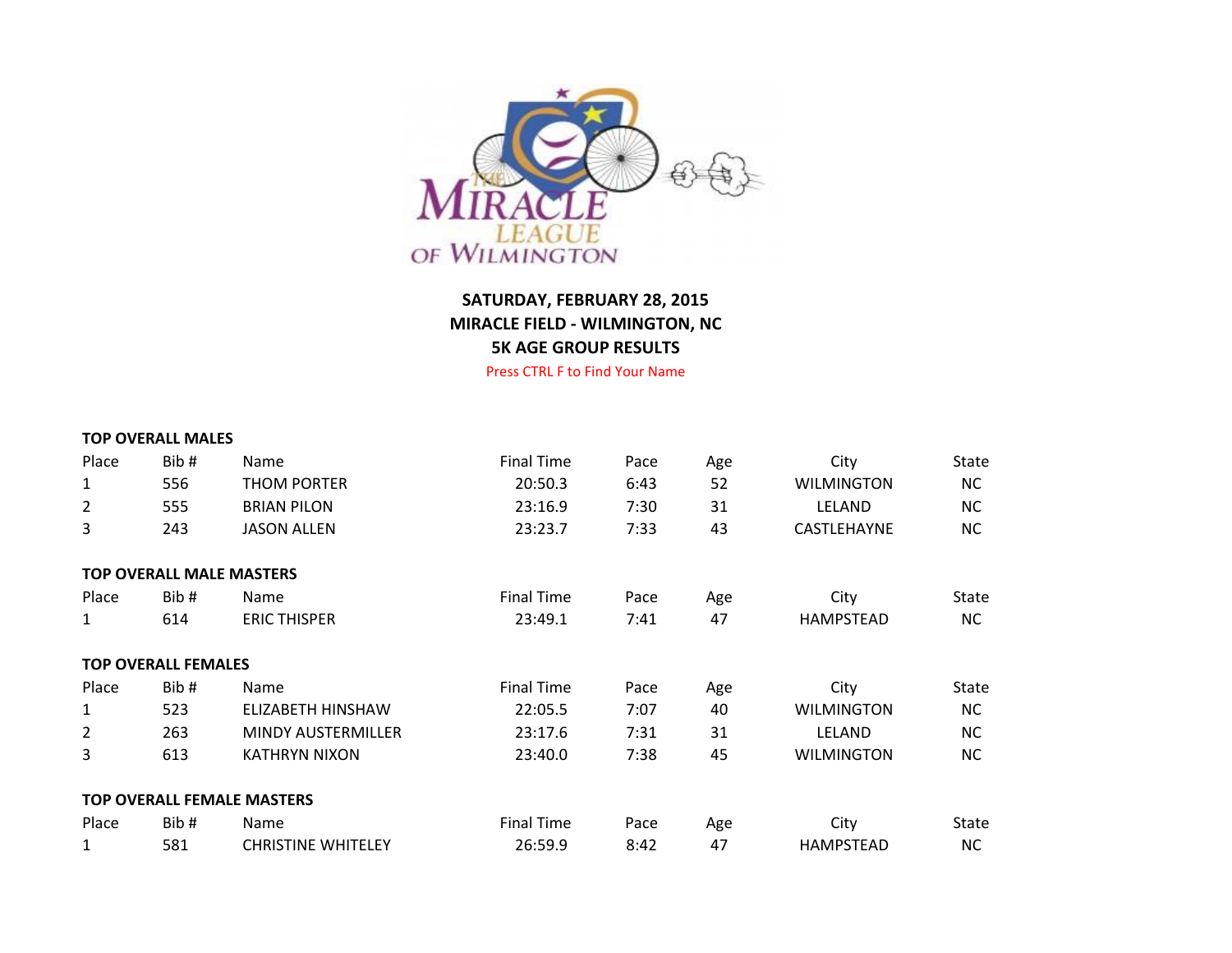|                     | <b>MALE 14 &amp; UNDER</b> |                         |                   |       |     |                   |              |
|---------------------|----------------------------|-------------------------|-------------------|-------|-----|-------------------|--------------|
| Place               | Bib#                       | Name                    | <b>Final Time</b> | Pace  | Age | City              | State        |
| $\mathbf{1}$        | 524                        | WILL HINSHAW            | 23:34.0           | 7:36  | 10  |                   |              |
| 2                   | 585                        | <b>JAKE WILCOX</b>      | 26:01.6           | 8:24  | 13  | <b>WILMINGOTN</b> | <b>NC</b>    |
| 3                   | 596                        | <b>JACK FORD</b>        | 27:41.5           | 8:56  | 9   |                   |              |
| 4                   | 592                        | <b>CONNER PADRICK</b>   | 30:47.0           | 9:56  | 8   |                   |              |
| 5                   | 590                        | <b>ARCHIE ELLISON</b>   | 31:00.0           | 10:00 | 8   | <b>WILMINGTON</b> | <b>NC</b>    |
| 6                   | 591                        | <b>JACK ELLISON</b>     | 31:00.1           | 10:00 | 10  | <b>WILMINGTON</b> | <b>NC</b>    |
| 7                   | 522                        | <b>DAVIS HINSHAW</b>    | 31:35.5           | 10:11 | 8   |                   |              |
| 8                   | 595                        | <b>COOPER PADICK</b>    | 37:51.4           | 12:13 | 8   |                   |              |
| 9                   | 529                        | KOLLIN JAKUBCZAK        | 40:22.4           | 13:01 | 14  | <b>GASTONIA</b>   | <b>NC</b>    |
| 10                  | 589                        | <b>BAINES ELLISON</b>   | 44:27.9           | 14:20 | 6   | <b>WILMINGTON</b> | <b>NC</b>    |
| 11                  | 594                        | <b>SPENCER PADRICK</b>  | 47:15.3           | 15:15 | 10  |                   |              |
| <b>MALE 20 - 29</b> |                            |                         |                   |       |     |                   |              |
| Place               | Bib#                       | Name                    | <b>Final Time</b> | Pace  | Age | City              | <b>State</b> |
| $\mathbf{1}$        | 563                        | <b>CHRIS ROPER</b>      | 25:23.9           | 8:11  | 29  | CASTLEHAYNE       | <b>NC</b>    |
| 2                   | 536                        | <b>TAYLOR KING</b>      | 27:41.7           | 8:56  | 26  | <b>WILMINGTON</b> | <b>NC</b>    |
| 3                   | 604                        | <b>TUCKER POLSTON</b>   | 30:43.9           | 9:55  | 29  | <b>WILMINGTON</b> | <b>NC</b>    |
| 4                   | 571                        | <b>TAYLOR SHULER</b>    | 36:05.1           | 11:38 | 20  | <b>WILMINGTON</b> | <b>NC</b>    |
| 5                   | 549                        | <b>DAVID MORRISON</b>   | 39:50.4           | 12:51 | 27  | <b>WILMINGTON</b> | <b>NC</b>    |
| 6                   | 609                        | <b>TREVOR YATS</b>      | 43:21.9           | 13:59 | 29  | <b>WILMINGTON</b> | <b>NC</b>    |
| <b>MALE 30 - 39</b> |                            |                         |                   |       |     |                   |              |
| Place               | Bib#                       | Name                    | <b>Final Time</b> | Pace  | Age | City              | <b>State</b> |
| $\mathbf{1}$        | 598                        | <b>BEN MURPHREY</b>     | 25:29.5           | 8:13  | 30  | <b>BURGAW</b>     | NC           |
| 2                   | 450                        | <b>MICHAEL BELL</b>     | 25:42.7           | 8:17  | 30  | <b>HAMPSTEAD</b>  | <b>NC</b>    |
| 3                   | 567                        | <b>MATT SAGGESE</b>     | 26:00.0           | 8:23  | 38  | <b>WILMINGTON</b> | <b>NC</b>    |
| 4                   | 453                        | <b>CASEY BLACK</b>      | 28:05.0           | 9:04  | 34  | LELAND            | <b>NC</b>    |
| 5                   | 560                        | <b>MATT RASSEL</b>      | 28:17.9           | 9:07  | 37  | LELAND            | <b>NC</b>    |
| 6                   | 580                        | <b>LARRY VILLARREAL</b> | 30:30.0           | 9:50  | 34  | LELAND            | IN           |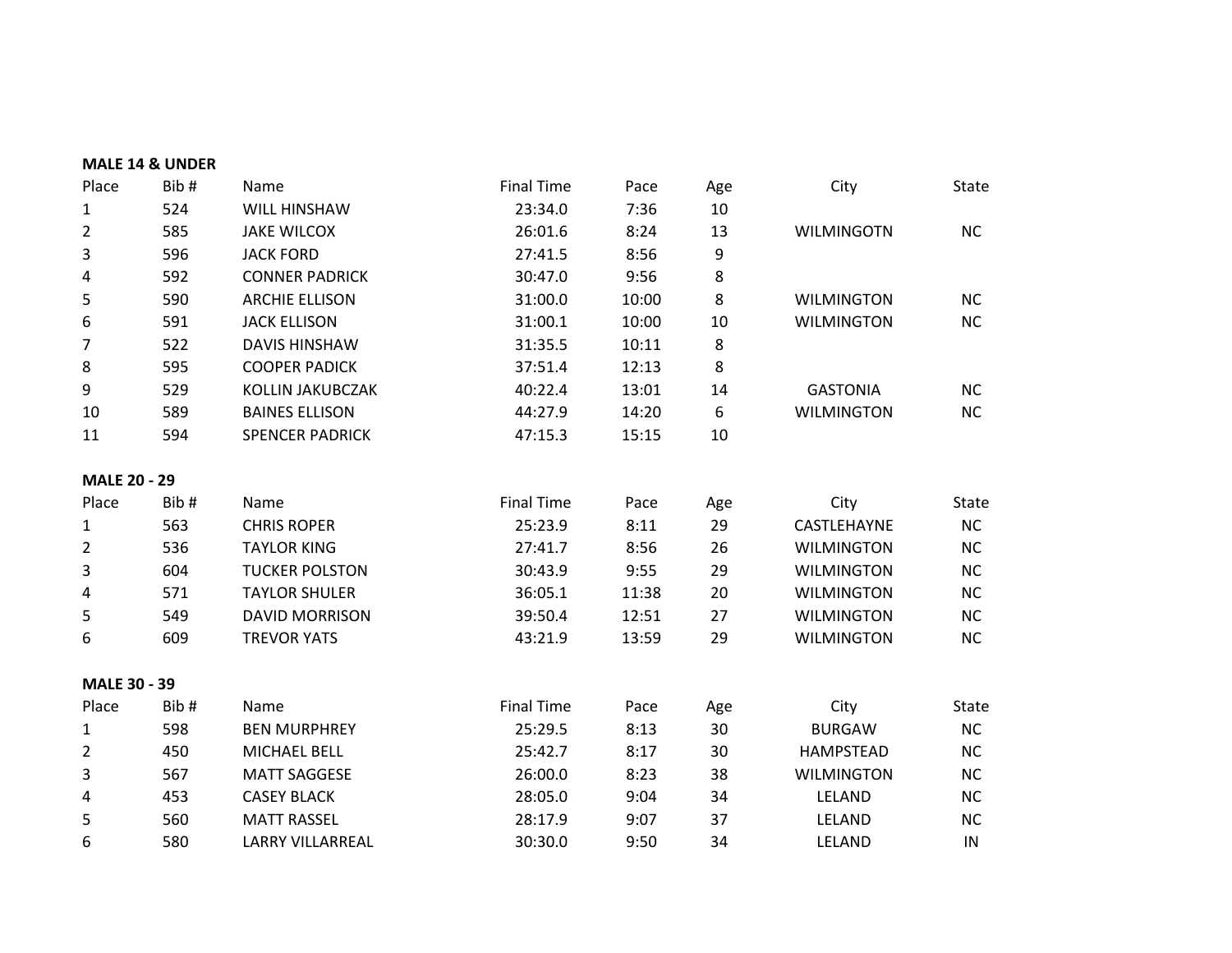| 7                     | 517                          | ZACH GILBERT            | 32:58.1           | 10:38 | 35             | <b>WILMINGTON</b>   | NC           |
|-----------------------|------------------------------|-------------------------|-------------------|-------|----------------|---------------------|--------------|
| 8                     | 525                          | <b>ROB HUFF</b>         | 35:35.2           | 11:29 | 36             | <b>WILMINGTON</b>   | NC           |
| 9                     | 601                          | <b>TIM EVANS</b>        | 42:14.5           | 13:37 | 37             | <b>WILMINGTON</b>   | NC           |
| 10                    | 540                          | <b>CRAIG LENDINO</b>    | 51:12.7           | 16:31 | 32             | <b>WILMINGTON</b>   | <b>NC</b>    |
| <b>MALE 40 - 49</b>   |                              |                         |                   |       |                |                     |              |
| Place                 | Bib#                         | Name                    | <b>Final Time</b> | Pace  | Age            | City                | <b>State</b> |
| $\mathbf{1}$          | 618                          | STEPHEN CHIAVETTA       | 25:00.8           | 8:04  | 43             | <b>WILMINGTON</b>   | NC           |
| $\overline{2}$        | 530                          | PAUL JAKUBCZAK          | 28:12.5           | 9:06  | 46             | <b>GASTONIA</b>     | NC           |
| $\overline{3}$        | 612                          | <b>BO DEAN</b>          | 37:41.4           | 12:09 | 48             | <b>WILMINGTON</b>   | NC           |
| 4                     | 577                          | <b>JOE TYNDALL</b>      | 55:57.5           | 18:03 | 44             | <b>WILMINGTON</b>   | <b>NC</b>    |
| <b>MALE 50 - 59</b>   |                              |                         |                   |       |                |                     |              |
| Place                 | Bib#                         | Name                    | <b>Final Time</b> | Pace  | Age            | City                | <b>State</b> |
| $\mathbf{1}$          | 541                          | <b>DONNY LIPPERT</b>    | 30:15.5           | 9:45  | 52             | SEWICKLEY           | PA           |
| $\overline{2}$        | 532                          | <b>BILL JOHNSON</b>     | 34:03.5           | 10:59 | 51             | <b>HILLSBOROUGH</b> | <b>NC</b>    |
| 3                     | 583                          | <b>BOB WILCOX</b>       | 37:03.8           | 11:57 | 50             | <b>WILMINGTON</b>   | NC           |
| 4                     | 565                          | <b>TOM ROPER</b>        | 41:56.5           | 13:32 | 56             | <b>BURGAW</b>       | NC           |
| 5                     | 410                          | <b>MACK BELL</b>        | 54:08.0           | 17:28 | 57             | <b>BURGAW</b>       | NC           |
| <b>MALE 70+</b>       |                              |                         |                   |       |                |                     |              |
| Place                 | Bib#                         | Name                    | <b>Final Time</b> | Pace  | Age            | City                | State        |
| $\mathbf{1}$          | 513                          | <b>NORTON FLANAGAN</b>  | 33:24.8           | 10:46 | 78             | <b>PARKRIDGE</b>    | IL.          |
| $\overline{2}$        | 548                          | <b>BILL MORRISON</b>    | 55:57.4           | 18:03 | 71             | <b>WILMINGTON</b>   | NC           |
|                       | <b>FEMALE 14 &amp; UNDER</b> |                         |                   |       |                |                     |              |
| Place                 | Bib#                         | Name                    | <b>Final Time</b> | Pace  | Age            | City                | State        |
| $\mathbf{1}$          | 619                          | <b>MADELINE FISCHER</b> | 32:12.0           | 10:23 | $9\,$          | LELAND              | NC           |
| $\overline{2}$        | 597                          | <b>HANNA FORD</b>       | 41:13.1           | 13:18 | $\overline{7}$ |                     |              |
| 3                     | 600                          | <b>LILY DULEY</b>       | 47:39.1           | 15:22 | 9              |                     |              |
| 4                     | 578                          | ALEXA VILLARREAL        | 54:51.8           | 17:42 | 8              | LELAND              | <b>NC</b>    |
| <b>FEMALE 15 - 19</b> |                              |                         |                   |       |                |                     |              |
| Place                 | Bib#                         | Name                    | <b>Final Time</b> | Pace  | Age            | City                | State        |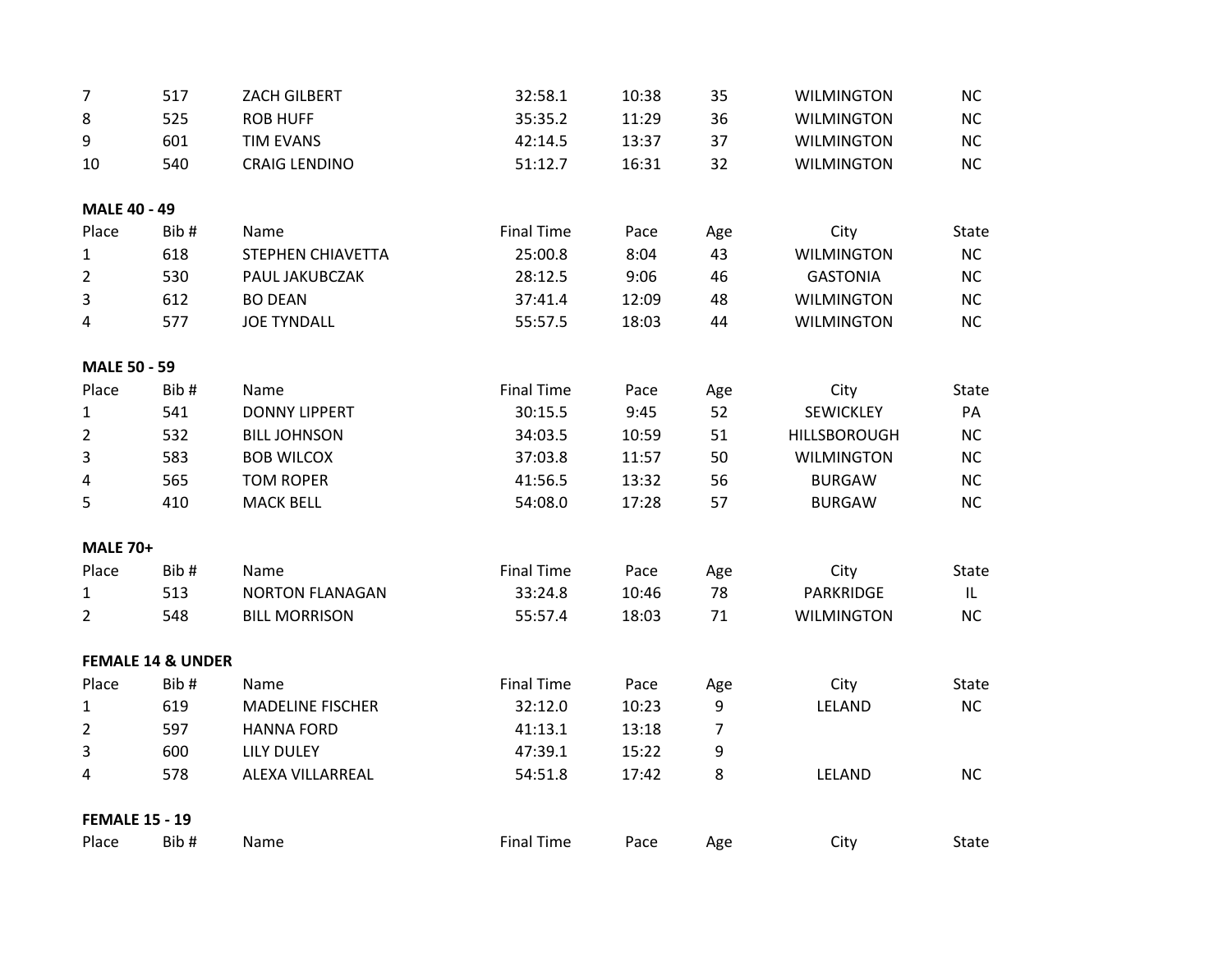| 1                     | 586  | <b>LINDSEY WILCOX</b>    | 35:00.7           | 11:17 | 17  | <b>WILMINGTON</b>   | <b>NC</b> |
|-----------------------|------|--------------------------|-------------------|-------|-----|---------------------|-----------|
| <b>FEMALE 20 - 29</b> |      |                          |                   |       |     |                     |           |
| Place                 | Bib# | Name                     | <b>Final Time</b> | Pace  | Age | City                | State     |
| $\mathbf{1}$          | 544  | <b>KATIE MANNING</b>     | 24:34.1           | 7:55  | 25  | <b>WILMINGTON</b>   | NC        |
| $\overline{2}$        | 515  | <b>ASHLEY GERDES</b>     | 25:12.0           | 8:08  | 26  | <b>WILMINGTON</b>   | NC        |
| 3                     | 520  | <b>BAILEY HARMON</b>     | 26:41.6           | 8:36  | 27  | <b>WILMINGTON</b>   | NC        |
| 4                     | 277  | <b>AMANDA BAKER</b>      | 27:45.8           | 8:57  | 29  | <b>WILMINGTON</b>   | NC        |
| 5                     | 610  | <b>JACKIE GURLEY</b>     | 28:19.8           | 9:08  | 25  | <b>WILMINGTON</b>   | NC        |
| 6                     | 543  | <b>KAREN MANHKEN</b>     | 29:03.2           | 9:22  | 26  | <b>WILMINGTON</b>   | NC        |
| $\overline{7}$        | 322  | <b>LIZ BARTELS</b>       | 30:01.6           | 9:41  | 25  | <b>HIGHLANDPARK</b> | IL.       |
| $\,8\,$               | 535  | <b>JEAN KELLY</b>        | 30:35.4           | 9:52  | 28  | <b>WILMINGTON</b>   | <b>NC</b> |
| 9                     | 569  | <b>LINZY SHOAF</b>       | 31:16.4           | 10:05 | 27  | CASTLEHAYNE         | NC        |
| 10                    | 588  | <b>COUTNEY WIGHT</b>     | 31:39.2           | 10:13 | 21  |                     |           |
| 11                    | 504  | <b>JENNA CURRY</b>       | 38:35.5           | 12:27 | 28  | WRIGHTSVILLEBEACH   | <b>NC</b> |
| 12                    | 608  | <b>MINDY SAKSA</b>       | 43:18.7           | 13:58 | 29  | <b>WILMINGTON</b>   | NC        |
| 13                    | 531  | <b>KELLY JARRELL</b>     | 46:45.8           | 15:05 | 27  | CASTLEHAYNE         | NC        |
| 14                    | 527  | KAYLA JAKUBCZAK          | 47:35.7           | 15:21 | 20  | <b>GASTONIA</b>     | NC        |
| 15                    | 534  | <b>NATALIE JONES</b>     | 48:15.6           | 15:34 | 21  | <b>WILMINGTON</b>   | NC        |
| 16                    | 550  | <b>ASHTON MOSTE</b>      | 52:03.6           | 16:47 | 20  | <b>DURHAM</b>       | NC        |
| $17\,$                | 566  | <b>BRETTA RUNDHAMMER</b> | 52:04.2           | 16:48 | 20  | <b>APEX</b>         | NC        |
| 18                    | 363  | <b>LORI BELL</b>         | 54:05.1           | 17:27 | 28  | <b>HAMPSTEAD</b>    | NC        |
| <b>FEMALE 30 - 39</b> |      |                          |                   |       |     |                     |           |
| Place                 | Bib# | Name                     | <b>Final Time</b> | Pace  | Age | City                | State     |
| $\mathbf{1}$          | 615  | <b>LAURA GRIFFIN</b>     | 28:41.2           | 9:15  | 31  | <b>WILMINGTON</b>   | NC        |
| $\overline{2}$        | 579  | <b>KAT VILLARREAL</b>    | 30:31.9           | 9:51  | 34  | LELAND              | IN        |
| 3                     | 593  | <b>MANDY PADRICK</b>     | 30:57.8           | 9:59  | 35  |                     |           |
| 4                     | 511  | <b>DEBBIE FISCHER</b>    | 32:51.3           | 10:36 | 34  |                     |           |
| 5                     | 542  | <b>KATIE LOMAX</b>       | 34:35.4           | 11:09 | 35  | <b>WILMINGTON</b>   | NC        |
| 6                     | 505  | <b>KERRI DAVIS</b>       | 34:45.2           | 11:13 | 36  | <b>WILMINGTON</b>   | NC        |
| $\overline{7}$        | 561  | <b>ANETA RAYBIN</b>      | 35:35.2           | 11:29 | 33  | <b>WILMINGTON</b>   | $NC$      |
| 8                     | 602  | <b>DANA EVANS</b>        | 42:14.3           | 13:37 | 36  | <b>WILMINGTON</b>   | <b>NC</b> |
| 9                     | 605  | <b>REBECCA BELL</b>      | 43:23.0           | 13:59 | 31  | <b>CASTLE HAYNE</b> | NC        |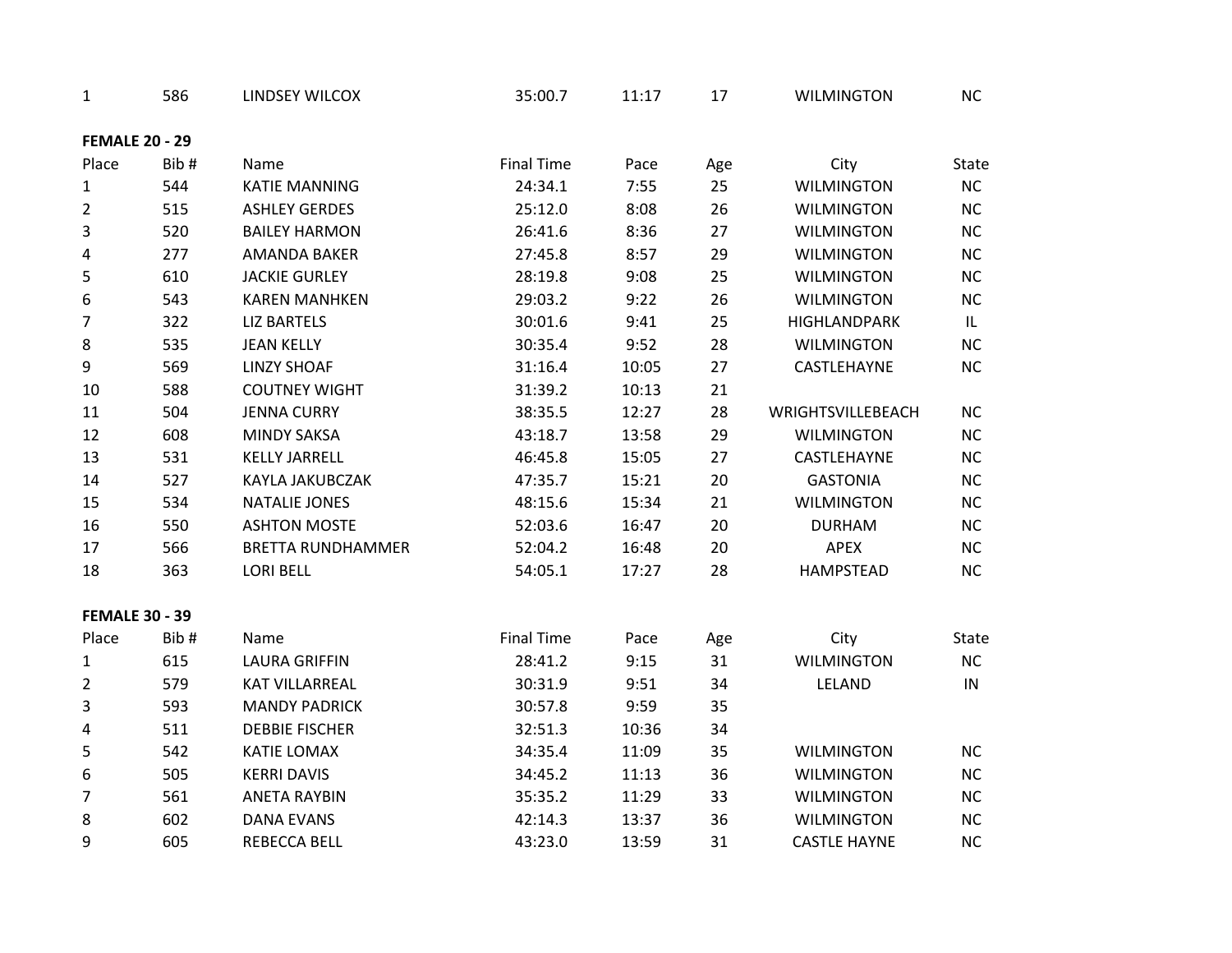| 10                    | 497  | <b>LESLIE BRITT</b>       | 46:27.8           | 14:59 | 36  | <b>LUMBERTON</b>    | NC           |
|-----------------------|------|---------------------------|-------------------|-------|-----|---------------------|--------------|
| 11                    | 546  | <b>GEORGIA MASTROIENI</b> | 46:45.7           | 15:05 | 34  | <b>WILMINGTON</b>   | NC           |
| 12                    | 494  | <b>MINDY BREWER</b>       | 47:25.0           | 15:18 | 31  | <b>WILMINGTON</b>   | <b>NC</b>    |
| 13                    | 553  | <b>MACKENZIE PAIT</b>     | 52:05.6           | 16:48 | 38  | LELAND              | NC           |
| <b>FEMALE 40 - 49</b> |      |                           |                   |       |     |                     |              |
| Place                 | Bib# | Name                      | <b>Final Time</b> | Pace  | Age | City                | State        |
| 1                     | 506  | PAM DIEFFENBAUCH          | 27:10.8           | 8:46  | 40  |                     |              |
| $\overline{2}$        | 514  | <b>AMY FORD</b>           | 41:12.7           | 13:17 | 41  |                     |              |
| 3                     | 528  | <b>KERRI JAKUBCZAK</b>    | 47:35.7           | 15:21 | 47  | <b>GASTONIA</b>     | NC           |
| 4                     | 570  | RHONDA SHULER             | 48:03.8           | 15:30 | 49  | <b>GARNER</b>       | NC           |
| 5                     | 500  | <b>CORINA BYSTRY</b>      | 54:25.3           | 17:33 | 40  | <b>ROCKYPOINT</b>   | NC           |
| <b>FEMALE 50 - 59</b> |      |                           |                   |       |     |                     |              |
| Place                 | Bib# | Name                      | <b>Final Time</b> | Pace  | Age | City                | State        |
| $\mathbf{1}$          | 533  | <b>JODIE JOHNSON</b>      | 27:52.7           | 8:59  | 50  | <b>HILLSBOROUGH</b> | NC           |
| $\overline{2}$        | 503  | <b>JACKIE CRUSE</b>       | 28:14.8           | 9:06  | 50  | CASTLEHAYNE         | NC           |
| 3                     | 521  | <b>LORI HASKINS</b>       | 29:04.9           | 9:23  | 51  | <b>WILMINGTON</b>   | <b>NC</b>    |
| 4                     | 616  | <b>ANNE BRENNAN</b>       | 34:40.0           | 11:11 | 56  | <b>WILMINGTON</b>   | NC           |
| 5                     | 584  | <b>FRAN WILCOX</b>        | 35:09.9           | 11:20 | 50  | <b>WILMINGTON</b>   | <b>NC</b>    |
| 6                     | 545  | MARYCATHERINE MARINICH    | 38:58.2           | 12:34 | 51  |                     |              |
| 7                     | 617  | <b>ROBIN CUNNIGHAM</b>    | 46:47.6           | 15:05 | 57  | <b>WILMINGTON</b>   | <b>NC</b>    |
| 8                     | 547  | PATRICIA MCSWEENEY        | 47:34.4           | 15:21 | 59  | LELAND              | NC           |
| 9                     | 538  | <b>CAROL LENDINO</b>      | 51:27.9           | 16:36 | 59  | <b>WILMINGTON</b>   | NC           |
| 10                    | 351  | <b>BOBBI BELL</b>         | 54:05.6           | 17:27 | 58  | <b>BURGAW</b>       | NC           |
| 11                    | 611  | PAMELA STROUD             | 54:15.5           | 17:30 | 50  | <b>WINNABOW</b>     | NC           |
| <b>FEMALE 60 - 69</b> |      |                           |                   |       |     |                     |              |
| Place                 | Bib# | Name                      | <b>Final Time</b> | Pace  | Age | City                | <b>State</b> |
| $\mathbf{1}$          | 507  | <b>ANDREA DULEY</b>       | 47:53.5           | 15:27 | 62  | <b>WILMINGTON</b>   | NC           |
| FEMALE 70+            |      |                           |                   |       |     |                     |              |
| Place                 | Bib# | Name                      | <b>Final Time</b> | Pace  | Age | City                | <b>State</b> |
| $\mathbf 1$           | 552  | <b>MURIEL ODEEN</b>       | 34:38.7           | 11:10 | 72  | <b>CALABASH</b>     | NC           |